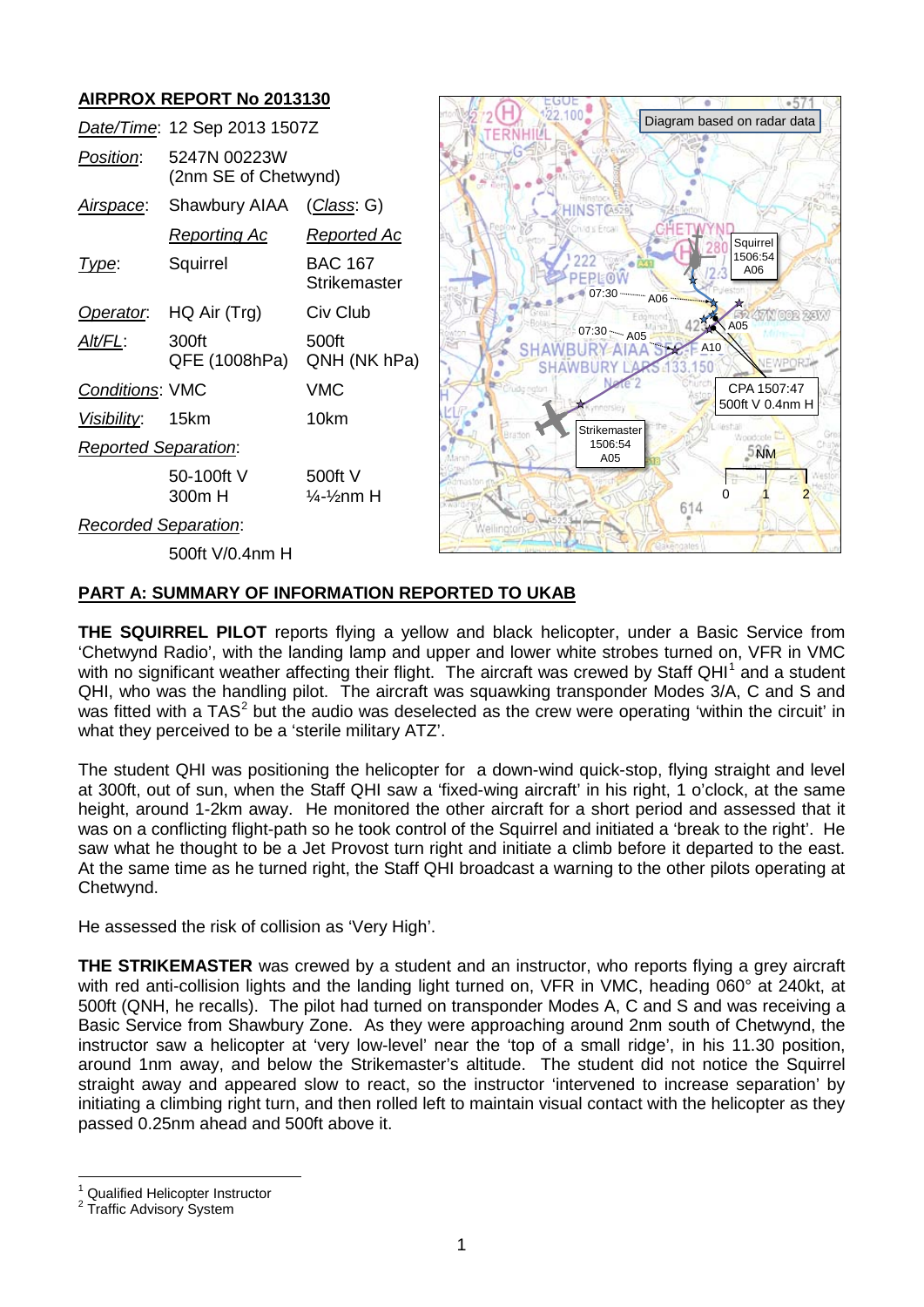He assessed the risk of collision as 'None'.

**THE TERNHILL TOWER CONTROLLER** reports providing a Basic Service to the Squirrel, with 3 other aircraft operating on her frequency at Chetwynd. She received Traffic Information, via land-line, from Shawbury Zone, on the Strikemaster transiting northwest to southeast, 2nm south of Chetwynd, at 500ft. Whilst Shawbury Zone was passing this information, the Ternhill Tower controller heard 2 of the pilots on her frequency speaking to each other; she could not hear them clearly because she was listening to the Zone controller, but thought that one pilot had 'called traffic' and another had reported 'visual'. As soon as the land-line conversation was complete, the Ternhill controller broadcast that she had received traffic information from Shawbury Zone, on the Strikemaster routing 'southwest northeast, 2 miles south, 500 feet'. Her broadcast was acknowledged but it was not clear by which callsign.

**THE SHAWBURY ZONE CONTROLLER** reports taking over the Zone position with the Strikemaster already on frequency; it had not been formally identified but was under a Basic Service and the controller was aware of its radar track. The Zone controller broadcast on the three frequencies that he was working on that there was a 'Strikemaster 8 miles south of Shawbury, doing an anti-clockwise navex of Ternhill at 500ft'. Zone 'kept an eye' on the Strikemaster's track and, when he noticed it was heading towards Chetwynd, he asked its pilot to confirm that he would keep 'clear of Chetwynd'; the Strikemaster pilot replied that he was 'turning away'. After 'another track mile' Zone had not seen the Strikemaster's track alter significantly and it was now approximately 2nm south of Chetwynd; the Zone controller could see radar returns at Chetwynd and the Strikemaster was indicating Mode C of 100ft above the Mode C of one of the returns [the Squirrel]. Zone passed Traffic Information to the Strikemaster pilot and opened the landline to the Ternhill Tower controller to establish the circuit state at Chetwynd; Ternhill Tower replied that there were 4 helicopter at Chetwynd and Shawbury Zone passed Traffic Information to her on the Strikemaster and then passed updated Traffic Information to the Strikemaster pilot, who reported 'visual' and said that he was now 'above the traffic'.

He perceived the severity of the incident as 'Low'.

#### **Factual Background**

Chetwynd is a Helicopter Landing Site that benefits from Air-Ground radio services operated from ATC at Ternhill.

The Shawbury weather at 1450 was reported as:

METAR EGOS 121450Z 22007KT 9999 FEW024 BKN028 BKN250 20/15 Q1017 BLU NOSIG

#### **Analysis and Investigation**

#### **Military ATM**

The Squirrel was operating VFR within the visual circuit at Chetwynd in receipt of a Basic Service from Ternhill Tower. The Strikemaster was operating VFR at low-level in receipt of a Basic Service from Shawbury Zone.

All heights/altitudes quoted are based upon SSR Mode C from the radar replay unless otherwise stated.

The Squirrel's crew comprised a student QHI and an instructor. The Strikemaster was also crewed by a student and an instructor and reported VMC. Shawbury Zone reported low levels of workload and task complexity, having assumed the Zone control position approx 2½ mins prior to the CPA; whilst it has not been possible to determine the types of Air Traffic Service provided, Shawbury Zone was providing Air Traffic Services to in excess of 10 aircraft at the time of the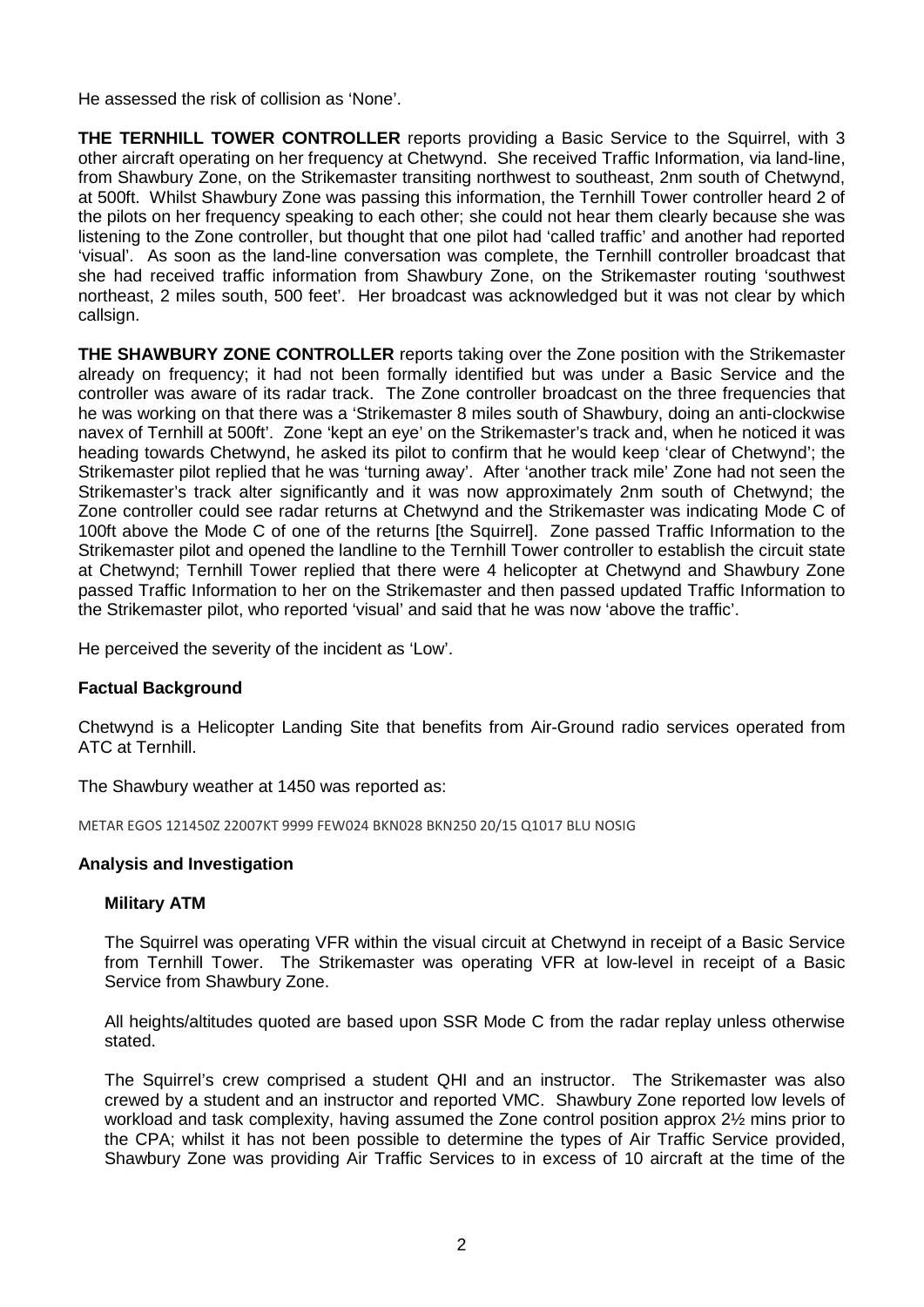incident, split between the LFA<sup>[3](#page-2-0)</sup> 9 Dedicated User Area frequencies and LARS<sup>[4](#page-2-1)</sup>. Ternhill Tower also reported low levels of workload and task complexity, providing a Basic Service to 4 helicopters operating at Chetwynd.

In addition to providing an Aerodrome Control Service at Ternhill, the Tower Controller provides a Basic Service (effectively an Air-Ground service) to aircraft operating at Chetwynd field on a separate UHF (c/s 'Chetwynd'). Two controllers are rostered to operate at Ternhill, with the additional controller providing the ability to 'split' the Ternhill Tower and Chetwynd Radio tasks during periods of increased workload. Figure 1 depicts the respective locations of RAF Shawbury, Ternhill and Chetwynd; Chetwynd lies 6 nm SE of Ternhill.



Figure 1: Locations of RAF Shawbury, Ternhill and Chetwynd.

Within the civil AIP, Chetwynd is listed as a hang-gliding site of 2nm radius, with an upper limit of 2000ft agl (aerodrome elevation 280ft amsl). No reference is made within the civil AIP of any military activity at Chetwynd. The UK Military AIP states that Chetwynd has 'no official ATZ, although Surface to 2000ft aal is recognised by Shawbury operations (promulgated aerodrome elevation 275 ft AMSL).

Shawbury Zone assumed the control position at 1505:12, 2min 34sec prior to the CPA, with the frequencies previously being monitored by Shawbury Approach in a bandboxed Approach/Zone configuration. Prior to this time, both Shawbury Approach and Shawbury Zone had provided warning on the Dedicated User Area frequencies of the Strikemaster's presence in the LFA, advising of "*one Strikemaster, south of Shawbury by 8 miles, doing an anti-clockwise nav-ex round Ternhill over to Hawarden, at 500 feet A-G-L*."

At 1506:04, the Strikemaster passed outside NATS surveillance coverage approx 8nm southwest of Chetwynd, tracking northerly, indicating 500ft. The Strikemaster was then detected again at 1506:43, approx 5.1nm southwest of Chetwynd, tracking northeast, indicating 500ft. The Strikemaster's subsequent northeasterly track approximately paralleled the southwest/northeast orientation of the ridge associated with the Wrekin. The Strikemaster would not have been

<span id="page-2-1"></span><span id="page-2-0"></span> $3$  Low Flying Area<br> $4$  Lower Airspace Radar Service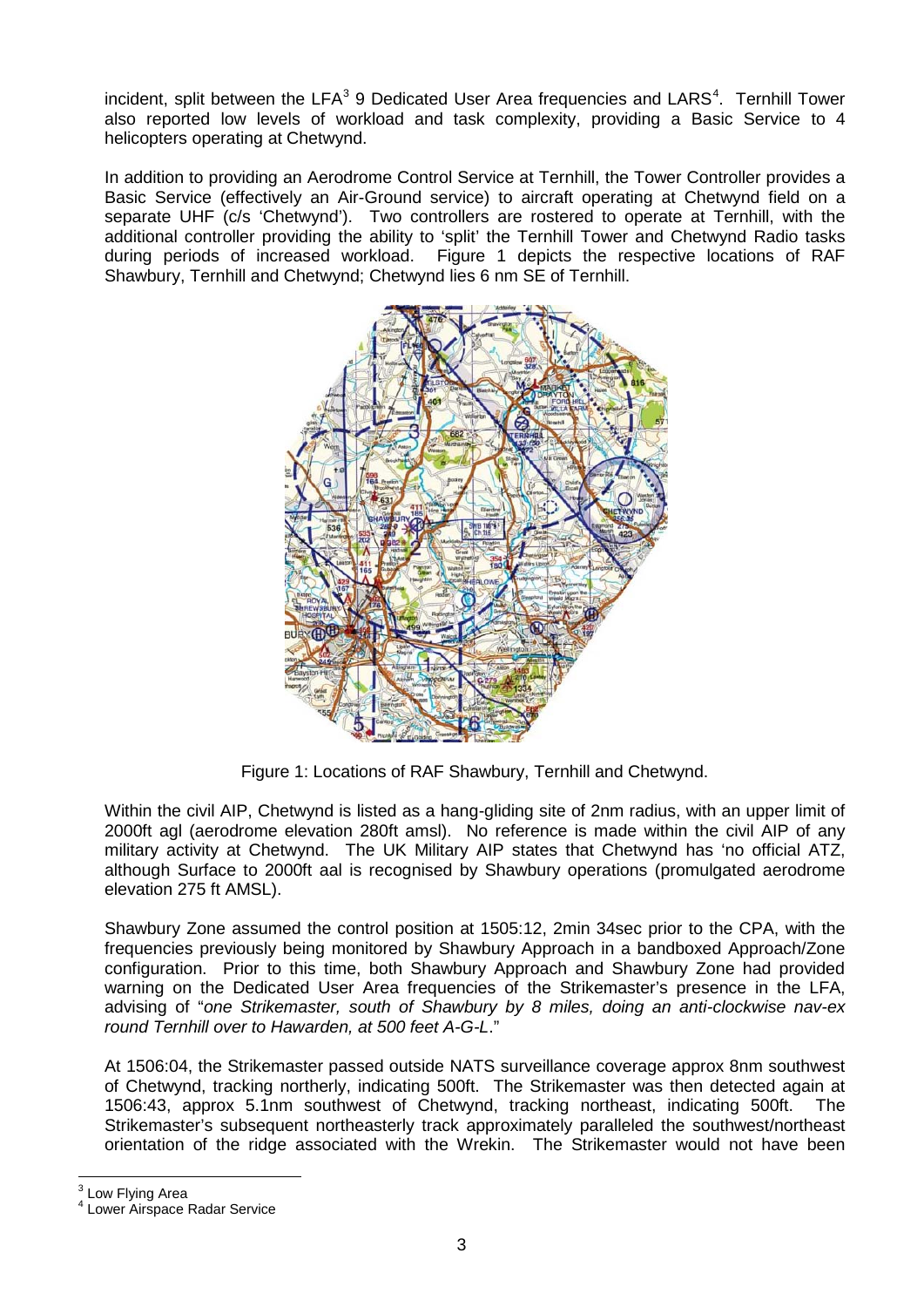masked to Shawbury's radar by the Wrekin and, as confirmed by Shawbury ATC personnel, the Strikemaster was continuously visible on their surveillance displays from approx 1504. Based on exclamations from Shawbury Zone captured on 'live-mic' recording, BM SPA contends that Zone saw the Strikemaster adopt a northeasterly track at approx 1506:15; a time that correlates with the Strikemaster's observed track on the radar replay and the probable point at which the Strikemaster turned. The Strikemaster maintained this northeasterly track for the remainder of the incident sequence, passing from 2nm south to 1.6nm southeast of Chetwynd. Figure 2 depicts the incident geometry at 1506:54 and highlights the northerly then northeasterly track adopted by the Strikemaster (SSR 3A 7426, circled). The aircraft with the highlighted SSR Mode 3/A 7421 was the incident Squirrel, with the approximate location of Chetwynd circled.



Figure 2: Incident Geometry at 1506:54

Shawbury ATC assign the 7421 SSR squawk for all aircraft working within the Dedicated User Area not above 1000ft Shawbury QFE, including aircraft operating at Chetwynd, and assign the 7426 SSR squawk for other aircraft, operating within their area of responsibility, in receipt of a Basic Service.

Between 1506:35 and 1506:46, Shawbury Zone passed Traffic Information to Ternhill Tower on an unrelated aircraft crossing the MATZ at Ternhill; no mention was made at this point of the Strikemaster in relation to Chetwynd.

At 1506:54, Shawbury Zone asked the Strikemaster to "*confirm you are maintaining clear of Chetwynd?*" At that point, 3.9nm lateral separation existed between the Squirrel and the Strikemaster, with the aircraft's altitudes remaining as depicted in Figure 2. The Strikemaster pilot replied "*affirm* [c/s] *we're just about to turn*" which was acknowledged by Shawbury Zone, who further advised the Strikemaster crew of "*traffic north er east of you, two miles, manoeuvring, Shawbury rotary wing er indicating 100 feet above*", which was acknowledged. This helicopter traffic was the incident Squirrel and the radar replay showed that 3.2nm lateral separation existed at this point.

Subsequent to completing his report, the Shawbury Zone controller related that the Squirrel had 'popped up' on the surveillance display, that he was unsure whether the traffic was operating at Chetwynd, given that it was approximately 1.5nm south and that they had not previously seen any traffic in the Chetwynd area. The incident Squirrel had climbed out from Chetwynd and indicated climbing through 500ft at 1506:43. At that point, the other 3 Squirrels operating at Chetwynd were not detected by Shawbury's surveillance equipment and were indicating between 200ft and 400ft. On that basis, it is reasonable to argue that the base of surveillance coverage in that area was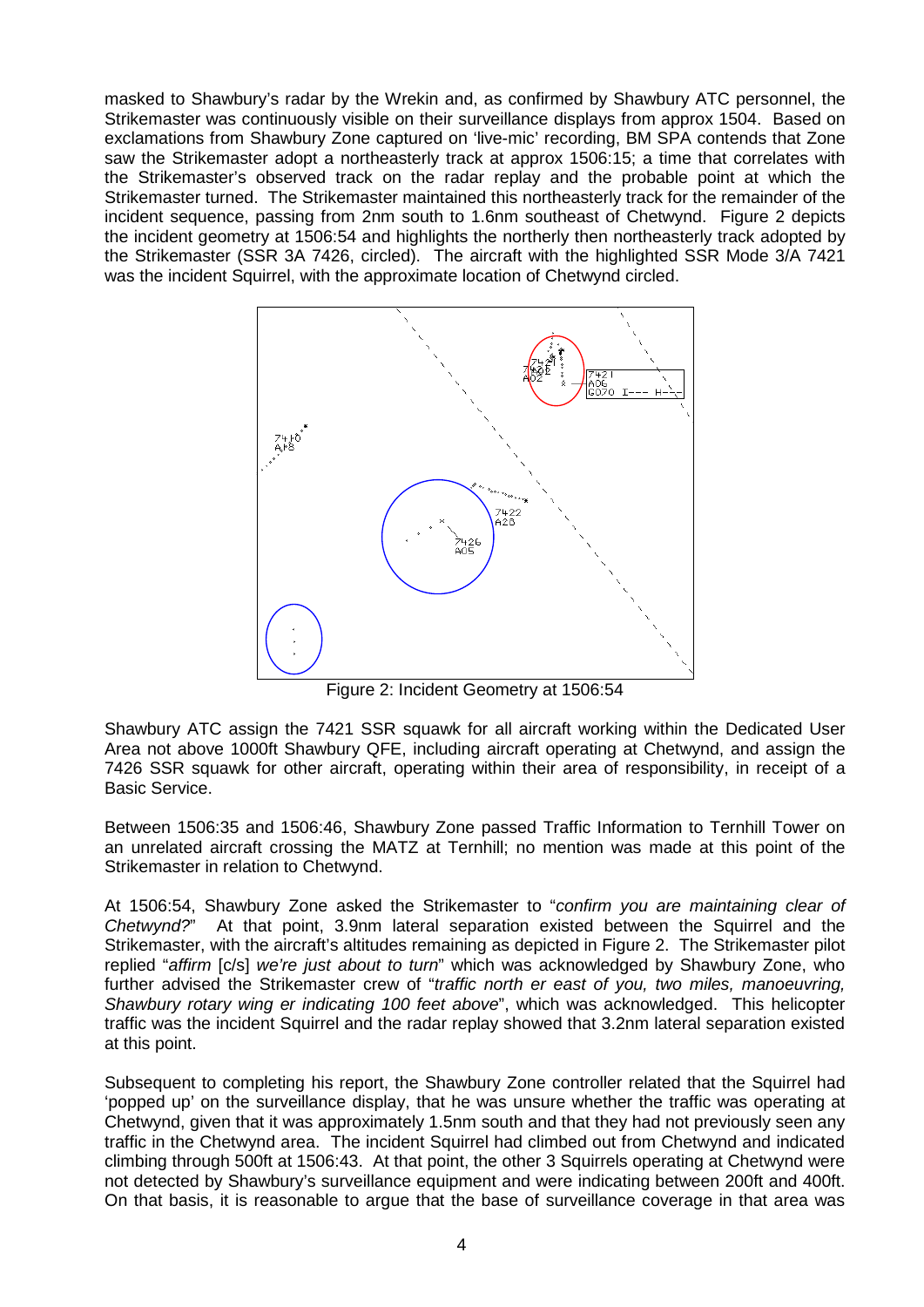approx 500ft and thus 1506:43 represents the time at which the incident Squirrel became visible on Shawbury Zone's surveillance display.

During the Strikemaster's acknowledgement of Shawbury Zone, at 1507:03, the Squirrel initiated a left turn onto an east-southeasterly track. Although no turn by the Strikemaster was evident on the radar replay, given that their routing took them approx 2nm south of Chetwynd, it may be that they perceived no requirement to avoid Chetwynd by any specific margin. Moreover, Shawbury Zone had not specified any dimensions for the Chetwynd area of helicopter operations.

Shawbury Zone immediately rang Ternhill Tower, with the call being answered at 1507:17. Shawbury Zone asked Ternhill Tower "*how many have you got at Chetwynd at the moment?*" and was informed that there were "*four Charlie callsigns*" which relates to 4 Shawbury based helicopters. Shawbury Zone replied "*Sorry? Four Charlie callsigns? Can you say that there is a Strikemaster routing er south er west to north east, to pass 2 miles south*." Shawbury Zone then interrupted the landline exchange at approx 1507:30 to update the Traffic Information on the Squirrel to the Strikemaster, advising them "*previously called traffic er 12 o'clock, half a mile, crossing left-right, indicating 100 feet above*". Figure 3 depicts the incident geometry at the point that Shawbury Zone updated the Traffic Information to the Strikemaster.



Figure 3: Incident Geometry at 1507:30.

The RAF Shawbury ATC order book 'instructs controllers to pass Traffic Information to Ternhill Tower on traffic that would pass within 2nm of Chetwynd, below 1[5](#page-4-0)00ft QFE'. No Hi-Brite<sup>5</sup> is provided at Ternhill Tower and, given the distance between Ternhill and Chetwynd, the Ternhill Tower Controller is unable to see any of the activity at Chetwynd; thus they are wholly reliant on the passage of information from Shawbury ATC. Following Airprox 163/12, work is being conducted by RAF Shawbury to determine the viability of providing a Hi-Brite capability at Ternhill.

As Shawbury Zone updated the Traffic Information, the Squirrel turned right and re-adopted a southerly heading. As Shawbury Zone finished updating the Traffic Information, Ternhill Tower asked "*what height is the Strikemaster at*?" and was advised "*500 ft."* Co-incident with this, the Squirrel transmitted on the Chetwynd frequency, "*Chetwynd traffic,* [Squirrel c/s] *got a fixed wing*  just to the south-east possibly gonna go through the overhead". A second Squirrel then transmitted at 1507:47, "*yeah* [garbled] *that* [c/s] *thanks*."

<span id="page-4-0"></span><sup>&</sup>lt;sup>5</sup> Hi Brite is a non-calibrated display showing radar derived data. It is used to improve controllers' situational awareness not for controlling.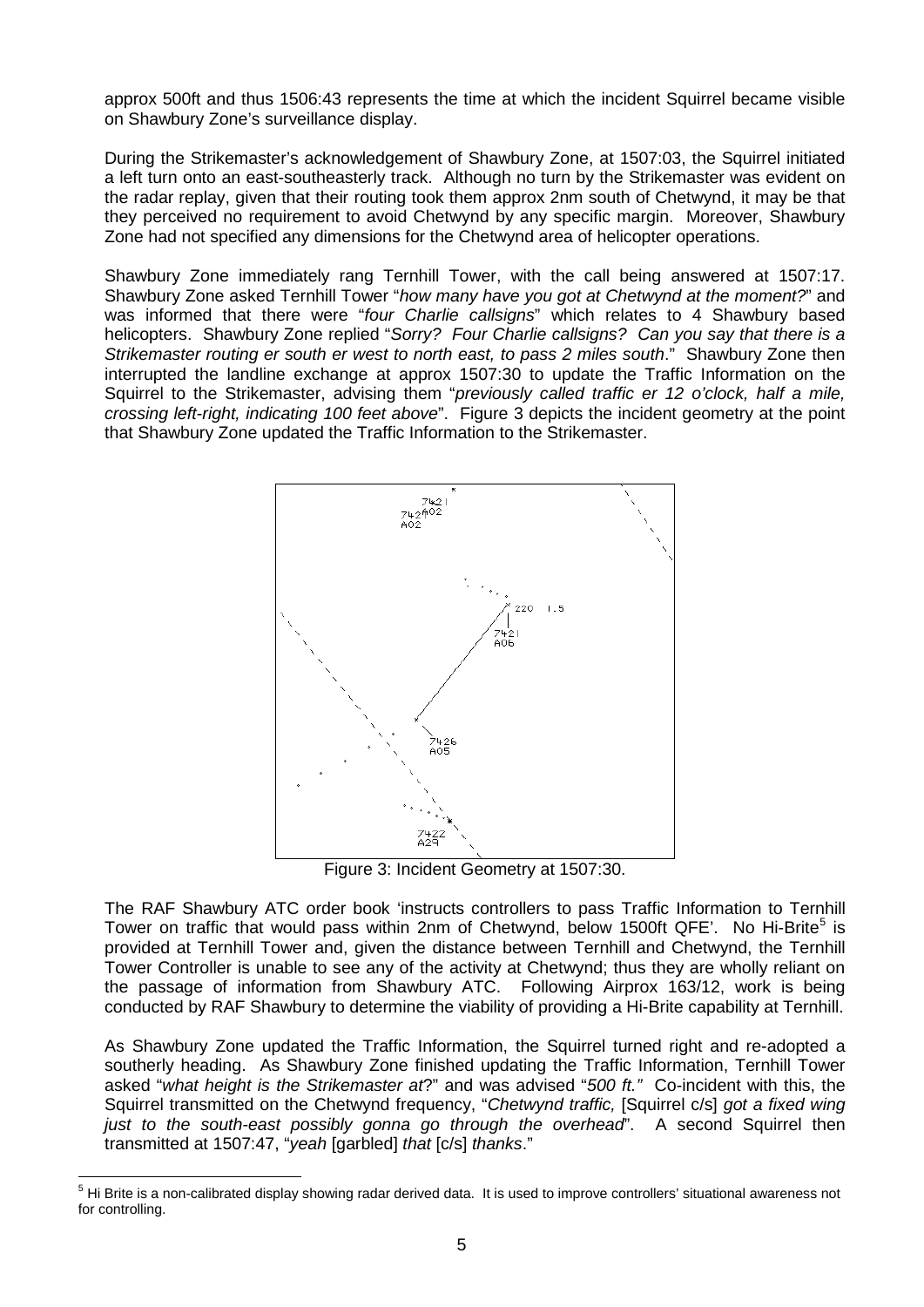This transmission by the second Squirrel coincided with the CPA as the incident Squirrel was observed on the radar replay to have 'initiated a break to the right' and the Strikemaster was observed to have climbed, indicating 1100ft. Figure 4 depicts the incident geometry at this point. As soon as the second Squirrel's transmission ended, Ternhill Tower broadcast a warning to "*Chetwynd all stations, traffic information from Shawbury Zone, Strikemaster, south-west to northeast, 2 miles south er 500 feet*."



Figure 4: Incident Geometry at 1507:47.

During the Unit's investigation, the Squirrel pilot related that they were aware that Chetwynd 'did not have an ATZ' but thought 'that there was an un-official military ATZ and that it offered him some protection whilst he was operating at Chetwynd'. The Ternhill Tower Controller also related his perception that aircraft operating at Chetwynd would be 'within close proximity' to the field.

From the Ternhill Tower Controller's perspective, they were unable to affect the outcome of the incident until they received Traffic Information on the Strikemaster from Shawbury Zone. Moreover, once they had received that Traffic Information, the incident Squirrel had visually acquired the Strikemaster, warned the other Chetwynd traffic, and taken action to break the conflict. From Shawbury Zone's perspective, given their workload and that the Squirrel only became visible to them at approx 1506:43, their rapid assimilation of a risk of collision between the Squirrel and Strikemaster was laudable. Moreover, they provided the Strikemaster with a timely warning of the Squirrel and updated that Traffic Information as the conflict developed. Whilst Shawbury Zone attempted to pass a warning to the Ternhill Tower Controller of the Strikemaster's presence, the requirement for that information to be relayed to the Chetwynd aircraft through Ternhill meant that the warning came too late.

# **UKAB Secretariat**

Both pilots had equal responsibility to avoid each other<sup>[6](#page-5-0)</sup>. Given that, initially, the aircraft were converging, and the Squirrel crew had the Strikemaster on their right, the Squirrel crew were required to give way<sup>[7](#page-6-0)</sup>. However, the Strikemaster knew that Chetwynd was active and was required to keep clear of the Chetwynd traffic patterns<sup>[8](#page-6-1)</sup>.

Rules of the Air 2007, Rule 8, Avoiding aerial collisions<br>Rules of the Air 2007, Rule 9, Converging

<span id="page-5-0"></span> $8$  Rules of the Air 2007, Rule 12, Flight in the vicinity of an aerodrome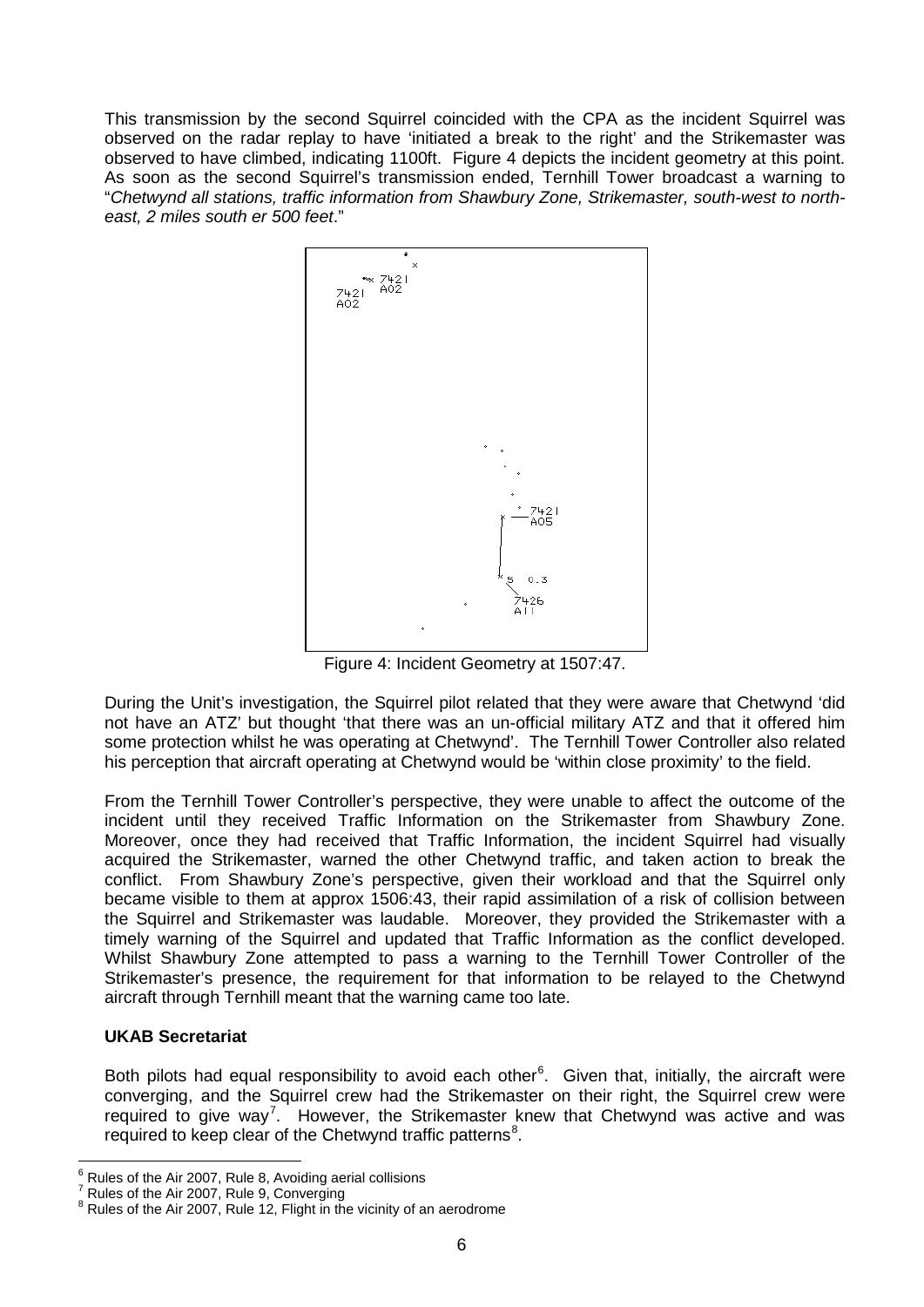# **Comments**

## **HQ Air Command**

Both aircraft involved in this incident had been passed a degree of Traffic Information on each other (despite being under a Basic Service), either directly by Shawbury Zone or through the Ternhill Tower controller. It is clearly a misconception that the airspace around Chetwynd offers any protection to helicopters operating in that area, and this should be highlighted to those that regularly conduct training at Chetwynd. It could also be argued that the Strikemaster pilot's decision to pass close to Chetwynd at a similar operating height to that of the helicopters may have been unwise and that a more prudent course of action would have been to give a wider berth to the airfield. However, the aircraft involved in the incident were operating within Class G airspace under the 'see and avoid' principle. Once again this incident reinforces the importance of effective lookout aided by an appropriate level of ATS.

### **Summary**

<span id="page-6-1"></span><span id="page-6-0"></span> $\overline{\phantom{a}}$ 

The Airprox occurred approx 2nm south-southeast of Chetwynd Relief Landing Ground at 1507:46 on 12 Sep 13, between a Squirrel and a Strikemaster, in Class G, uncontrolled airspace. Chetwynd does not have an ATZ and sits just outside the Shawbury/Ternhill combined MATZ. Both crews were receiving a Basic Service, the Strikemaster from Shawbury Zone and the Squirrel from Ternhill Tower on the Chetwynd Radio frequency.

# **PART B: SUMMARY OF THE BOARD'S DISCUSSIONS**

Information available included reports from the pilots of both aircraft, transcripts of the relevant RT frequencies, radar photographs/video recordings, reports from the air traffic controllers involved, and reports from the appropriate ATC and operating authorities.

The Board first considered the actions of ATC and noted that, despite having 10 speaking units on frequency, the Shawbury Zone controller had done well to pass Traffic Information, on more than one occasion, to the Strikemaster pilot, who was only receiving a Basic Service. Notwithstanding, during the discussion, members noted that the passing of Traffic Information from the Shawbury controller to the Ternhill controller had become protracted; it was apparent that, without any form of radar data display, it had taken longer than desirable for the Ternhill controller to achieve the same level of situational awareness that the Shawbury controller had. The Board decided to recommend that HQ Air Command should consider the installation of a suitable radar data display, such as HiBrite, in the Ternhill ATC tower.

Turning to the helicopter pilot's actions, a member with military helicopter experience informed the Board that the Squirrel's positioning to the south of Chetwynd was normal for a down-wind quickstop; however, he was surprised that the QHI did not know they were flying in Class G airspace, outside of the ATZ and MATZ. He opined that it was possible that the QHI had misunderstood the 'Hang/paragliding' map symbol at Chetwynd since there was clearly an impression by the QHI that there was a protected military zone around the site. Other members noted however that the Squirrel was outside the area covered by that symbol on the map, and they could not understand how an experience helicopter pilot had come to such a misunderstanding. Notwithstanding, when the Squirrel QHI saw the Strikemaster, he took timely action by taking control of the helicopter, making an effective avoidance manoeuvre, and then making a broadcast to ensure other pilots in the area were alerted.

The Board then discussed the actions of the Strikemaster pilot and noted that, whilst he perhaps could have turned a little earlier to give Chetwynd a wider berth, he had avoided Chetwynd and had seen the Squirrel early enough to take timely action; again the Instructor had taken control and carried out an effective avoidance manoeuvre.